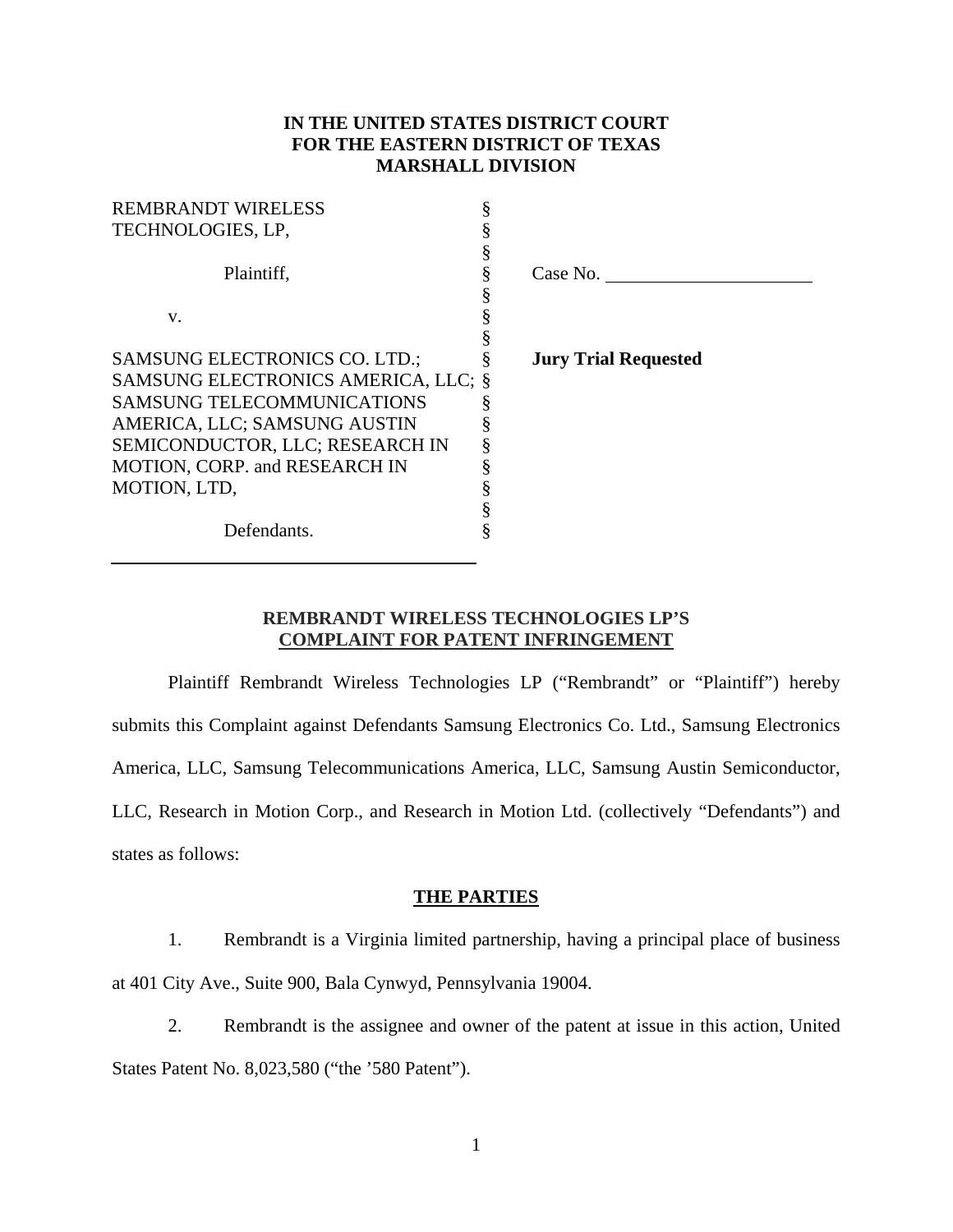3. Rembrandt is informed and believes, and on that basis alleges, that Defendant Samsung Electronics Co. Ltd. is a corporation organized and existing under the laws of Republic of Korea, having a principal place of business at 1320-10, Seocho 2-dong, Seocho-gu, Seoul 137-857, Republic of Korea.

4. Rembrandt is informed and believes, and on that basis alleges, that Samsung Electronics America, LLC is a wholly-owned subsidiary of Samsung Electronics Co. Ltd. and is incorporated under the laws of New York, having a principal place of business at 85 Challenger Road, Ridgefield Park, New Jersey 07660.

5. Rembrandt is informed and believes, and on that basis alleges, that Samsung Telecommunications America, LLC is a wholly-owned subsidiary of Samsung Electronics Co. Ltd. and is incorporated under the laws of Delaware, having a principal place of business at 1301 E. Lookout Dr., Richardson, Texas 75082.

6. Rembrandt is informed and believes, and on that basis alleges, that Samsung Austin Semiconductor, LLC a wholly-owned subsidiary of Samsung Electronics Co. Ltd. and is a Delaware limited liability company with its principal place of business at 12100 Samsung Boulevard, Austin, Texas 78754.

7. Rembrandt collectively refers herein to Defendants Samsung Electronics Co. Ltd., Samsung Electronics America, LLC, Samsung Telecommunications America, LLC, and Samsung Austin Semiconductor, LLC as "Samsung."

8. Rembrandt is informed and believes, and on that basis alleges, that Research in Motion Corporation is a Delaware corporation with its principal place of business at 122 West John Carpenter Parkway, Suite 430, Irving, TX 75039

2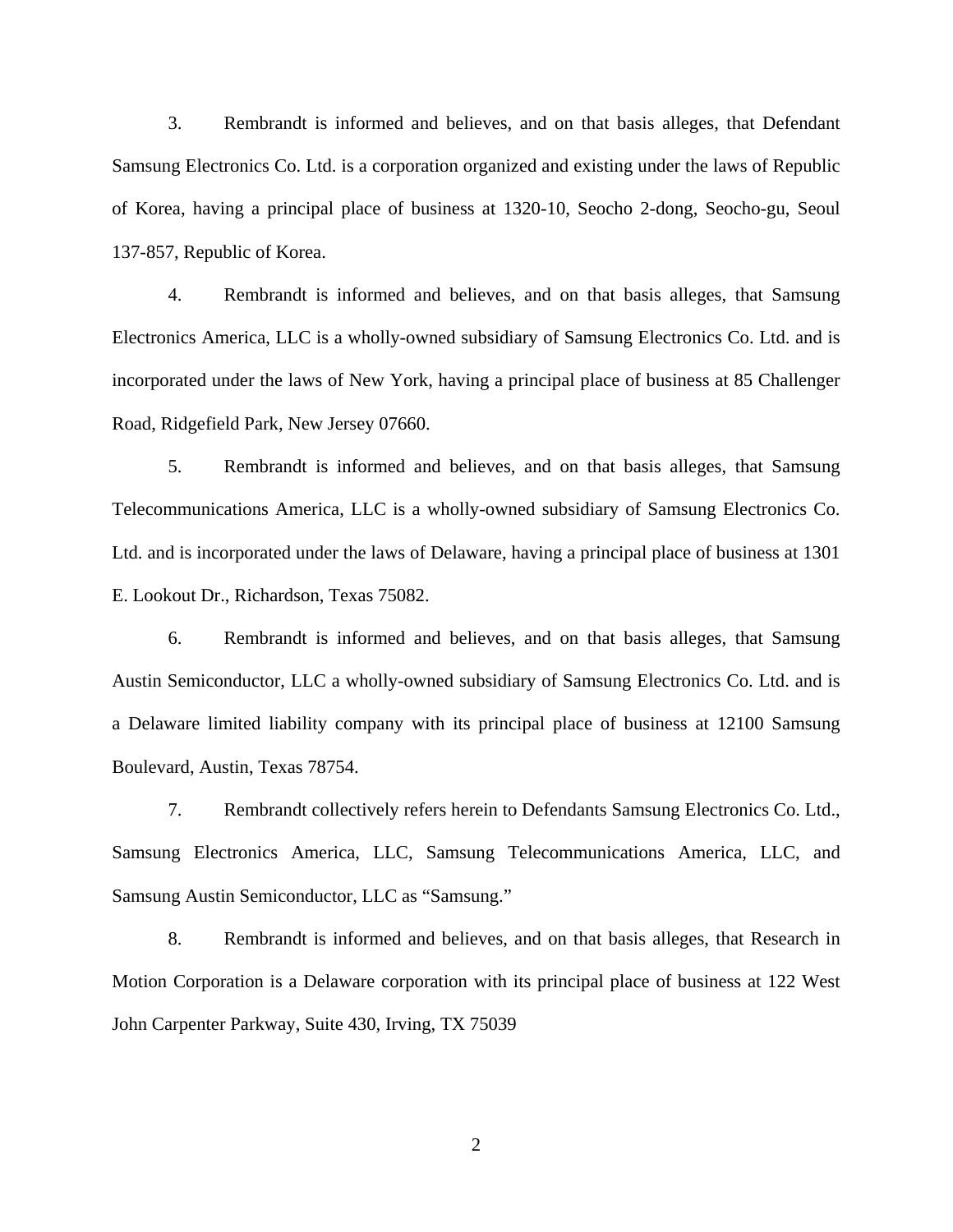9. Rembrandt is informed and believes, and on that basis alleges, that Research in Motion Ltd. is a Canadian corporation with its principal place of business at 259 Phillip Street, Waterloo, Ontario, N2L 3W8 Canada.

10. Rembrandt collectively refers herein to Defendants Research in Motion Corp. and Research in Motion Ltd. as "Research in Motion."

## **JURISDICTION AND VENUE**

11. This Court has subject matter jurisdiction pursuant to 28 U.S.C. §§ 1331 and 1338(a) because this action arises under the patent laws of the United States, 35 U.S.C. §§ 101 *et seq.*

12. Venue is proper in this federal district pursuant to 28 U.S.C. §§1391(b)-(c) and 1400(b) in that Defendants have done business in this District, have committed acts of infringement in this District, and continue to commit acts of infringement in this District, entitling Rembrandt to relief.

#### **INFRINGEMENT OF U.S. PATENT NO. 8,023,580**

13. On September 20, 2011, United States Patent No. 8,023,580 was duly and legally issued for inventions entitled "System and Method of Communication Using at Least Two Modulation Methods." Rembrandt was assigned the '580 Patent and continues to hold all rights and interest in the '580 Patent. A true and correct copy of the '580 Patent is attached hereto as Exhibit A.

14. Upon information and belief, Samsung and Research in Motion have infringed directly and indirectly and continue to infringe directly and indirectly the '580 Patent. The infringing acts include, but are not limited to, the manufacture, use, sale, importation, and/or offer for sale of products practicing the following Bluetooth standards: Version  $2.0 + EDR$ ,

3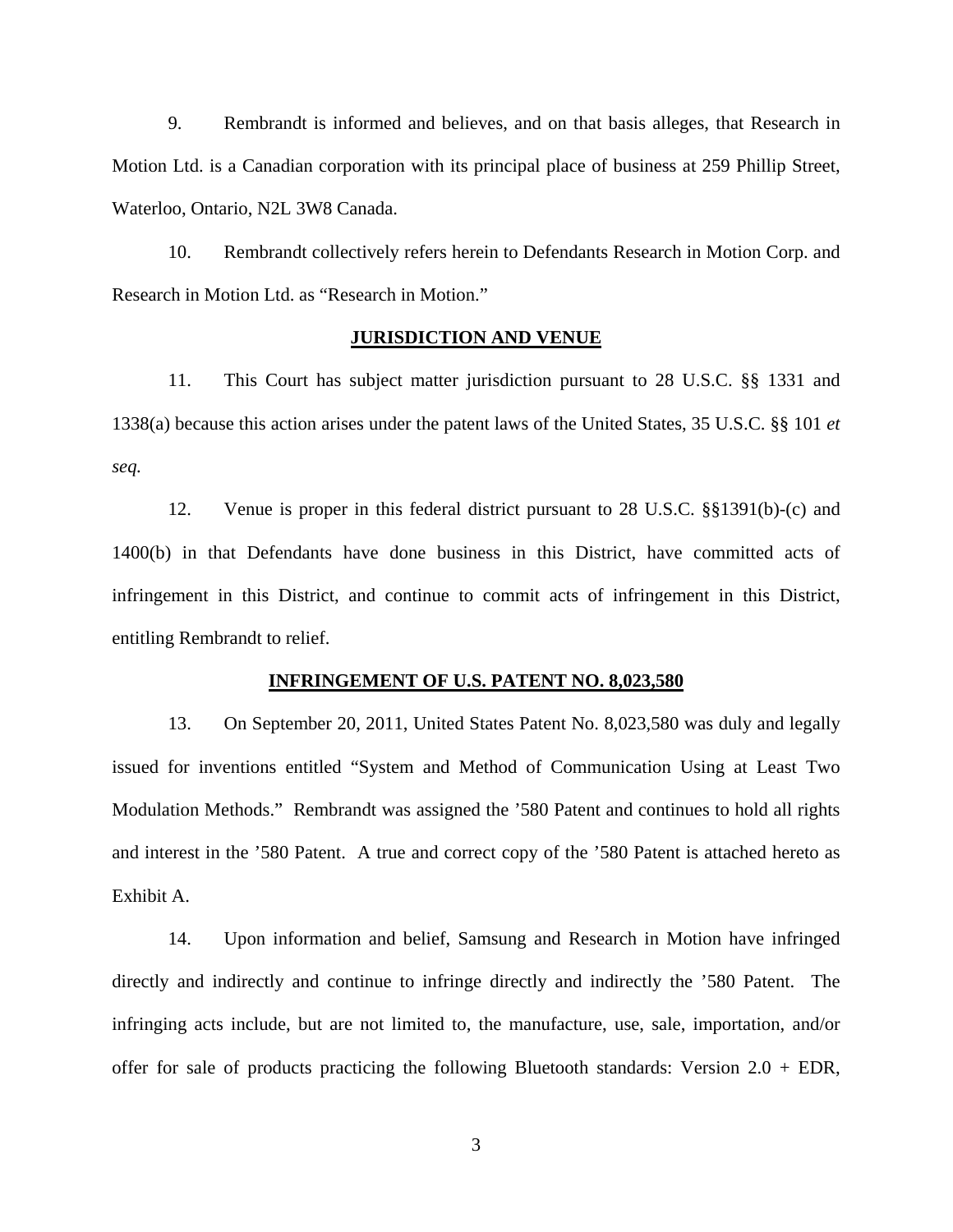Version 2.1 + EDR, Version 3.0 + HS, and Version 4.0 ("Bluetooth Standards"). Each of these Bluetooth Standards supports Enhanced Data Rate ("EDR") mode, thereby using at least two modulation methods.

15. Samsung's Bluetooth Standards compliant products include but are not limited to: Galaxy S III, Galaxy S II, Galaxy S II Skyrocket, Galaxy Stellar, Conquer 4G, Focus 2, Galaxy Nexus, Galaxy Exhibit, Galaxy Proclaim, ATIV Odyssey, Galaxy Note II, Galaxy Note, Nexus 10, Galaxy Tab 2, Galaxy Tab, Galaxy Player 4.0, Galaxy Player 5.0, ES Series televisions with 3D support (*e.g.*, UN32ES6500, UN50ES6500, UN75ES9000), and D Series televisions with 3D support (*e.g.*, UN46D8000, UN55D8000, UN60D8000).

16. Research in Motion's Bluetooth Standards compliant products include but are not limited to: BlackBerry Z10, BlackBerry Q10, BlackBerry Bold 9930/9900/9790, BlackBerry Torch 9860/9850/9810, BlackBerry Curve 9310/9370/9360/9350, and BlackBerry PlayBook.

17. Upon information and belief, at least as of the filing of this complaint, Defendants indirectly infringe one or more claims of the '580 Patent by active inducement under 35 U.S.C. § 271(b). Defendants have induced, caused, urged, encouraged, aided and abetted their direct and indirect customers to make, use, sell, offer for sale and/or import products which are interoperable according to the Bluetooth Standards and thereby infringe the '580 Patent. Defendants have done so by acts including but not limited to selling products which are interoperable according to the Bluetooth Standards to their customers; marketing the infringing capabilities of such products; and providing instructions, technical support and other support and encouragement for the use of such products. Such conduct by Defendants was intended to and actually resulted in direct infringement, including the making, using, selling, offering for sale and/or importation of infringing products in the United States.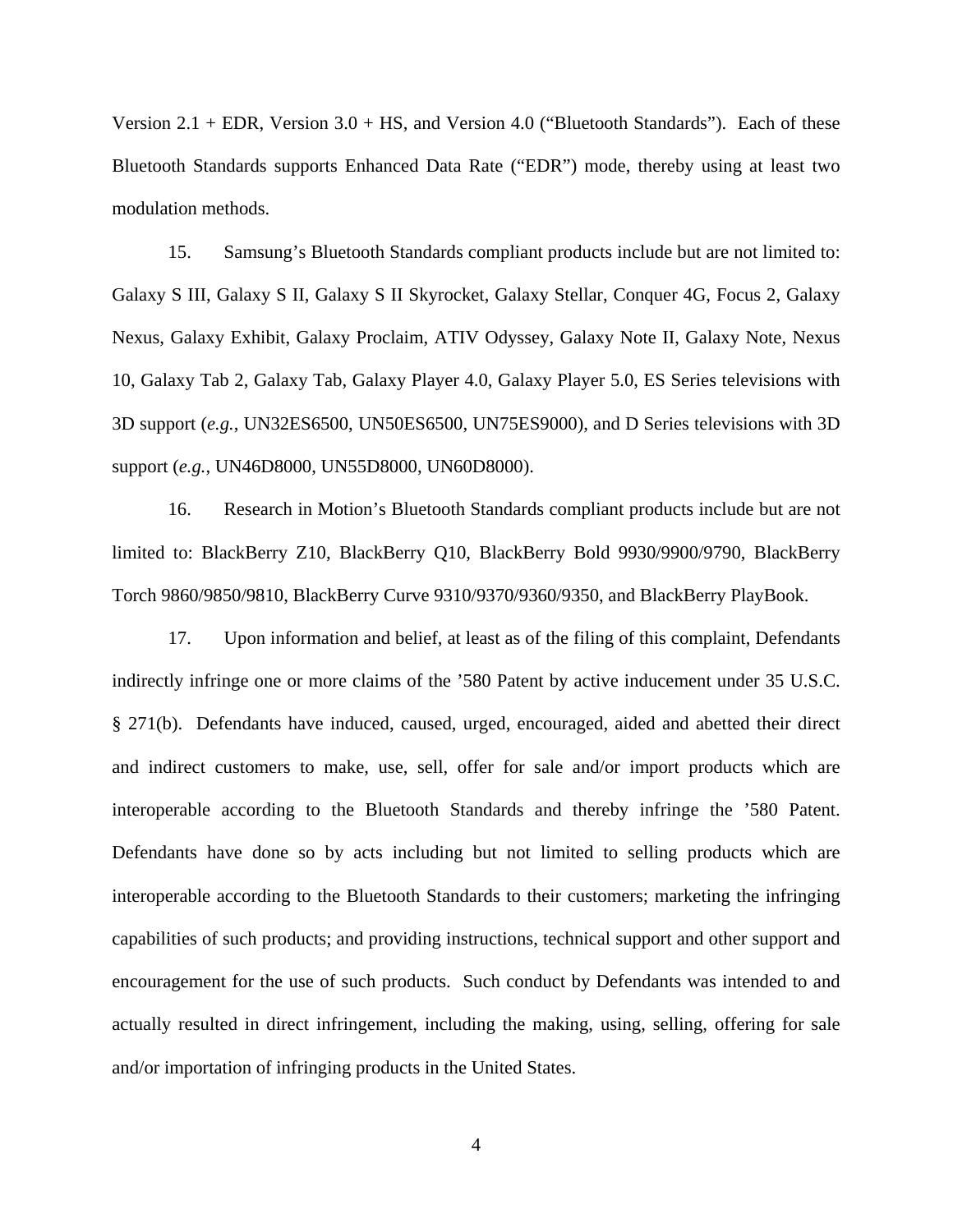18. The acts of infringement by Defendants have caused damage to Rembrandt, and Rembrandt is entitled to recover from Defendants the damages sustained by Rembrandt as a result of Defendants' wrongful acts in an amount subject to proof at trial. The infringement of Rembrandt's exclusive rights under the '580 Patent by Defendants has damaged and will continue to damage Rembrandt, causing irreparable harm, for which there is no adequate remedy at law, unless enjoined by this Court.

19. Rembrandt intends to seek discovery on the issue of willfulness and reserves the right to seek a willfulness finding relative to pre-suit infringement and/or post-suit infringement of the '580 Patent.

#### **JURY DEMAND**

20. Rembrandt hereby demands a trial by jury on all issues.

### **PRAYER FOR RELIEF**

WHEREFORE, Rembrandt requests entry of judgment in its favor and against Defendants as follows:

- a) A declaration that Defendants have infringed and are infringing U.S. Patent No. 8,023,580;
- b) An Order permanently enjoining Defendants, their respective officers, agents, employees, and those acting in privity with them, from further direct and/or indirect infringement of U.S. Patent No. 8,023,580;
- c) An award of damages to Rembrandt arising out of Defendants' infringement of the U.S. Patent No. 8,023,580, including enhanced damages pursuant to 35 U.S.C. § 284, together with prejudgment and post-judgment interest, in an amount according to proof;